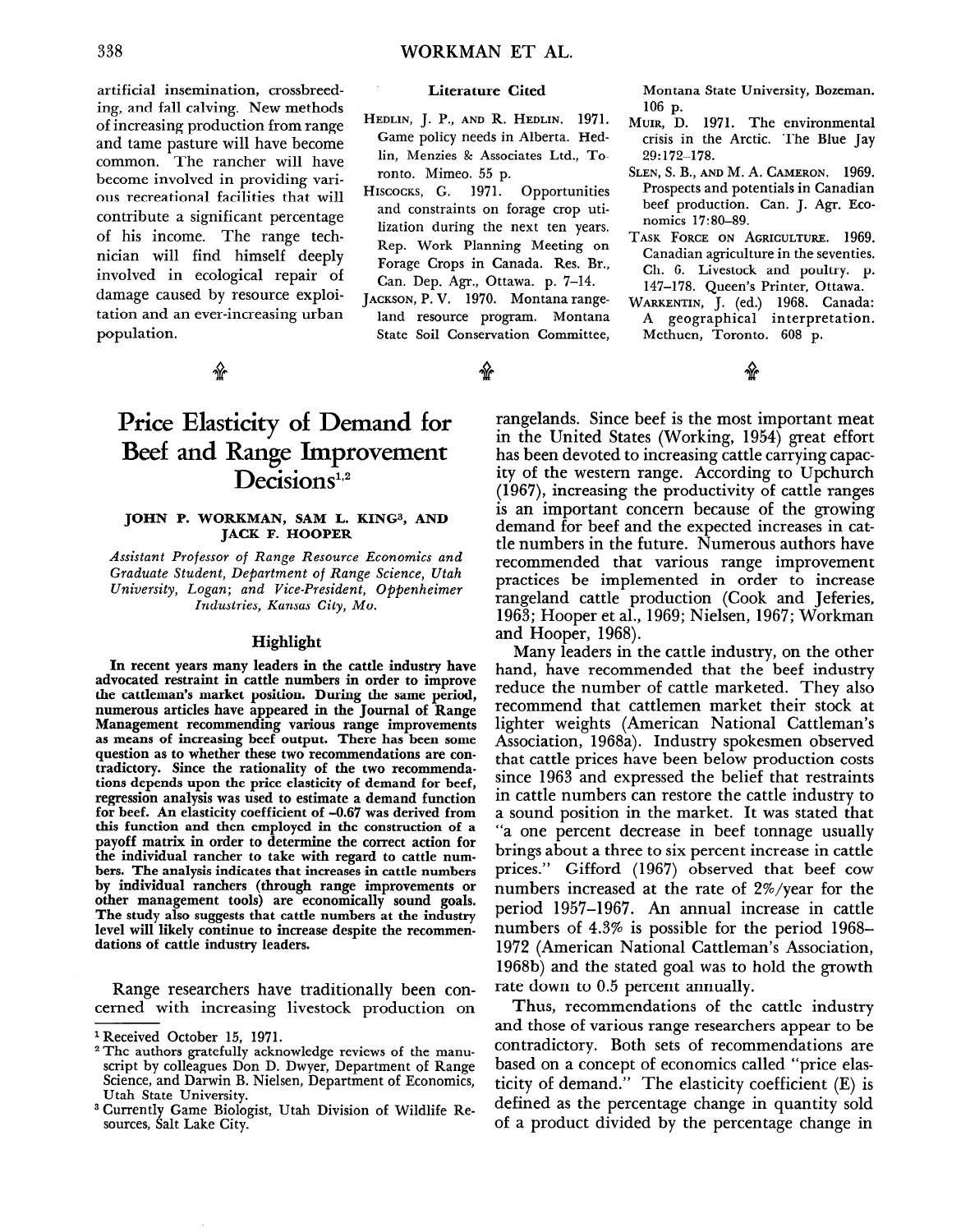price of the product (Leftwich, 1966). In algebraic terms

$$
E = \frac{\Delta Q}{Q} \div \frac{\Delta P}{P} \text{ or } \frac{\Delta Q}{\Delta P} \cdot \frac{P}{Q}
$$

where  $\Delta$  denotes "change in." If the absolute value of E is greater than 1, price elasticity is said to be "relatively elastic" while if the absolute value of E is less than 1, price elasticity is said to be "relatively inelastic." This concept states that as the quantity produced of any product is increased, price falls but, depending upon the nature of the demand curve for the product, total revenue (price multiplied by quantity sold) will increase (if demand is elastic) or will decrease (if demand is inelastic). In recommending that cattle production be increased through range improvement practices, range researchers have implicitly assumed an elastic demand for beef (that is, that the resultant decrease in beef price will be more than offset by the increase in pounds of beef produced). The industry recommendation discussed above is based on the assumption of an inelastic demand for beef (that the decrease in pounds sold will be more than offset by the increase in beef price).

Since published recommendations concerning cattle numbers appear to be contradictory and since such recommendations are based upon the concept of "elasticity of demand," a study was conducted to estimate the elasticity coefficient for beef. The elasticity coefficient was then used to test the economic rationality of recommendations suggesting (1) that ranchers decrease their cattle numbers in an attempt to force beef prices up and (2) that ranchers invest in range improvement programs designed to increase cattle numbers.

#### **Methods**

The quantity of beef purchased annually in the United States is a function of (1) the price of beef, (2) consumer income, (3) number of consumers, (4) price of substitute or complementary goods, and (5) the general price level (Working, 1927; Working, 1954; Liebhafsky, 1963). Data for the period 1947-1967 were obtained from Agricultural Statistics (1970). With the exception of beef substitutes and complements, each of the above independent variables was taken into account in a double natural logarithmic demand function which expressed per capita beef consumption (Q) as a function of deflated beef price (P) and deflated disposal per capita income (Y). In natural logarithms, the estimated demand function took the following form:

 $\log Q = \log a + b \log P + c \log Y$ 

Estimation of demand in terms of a double logarithmic function makes for ease of calculation of the elasticity coefficient (E). E is the partial derivative of log Q with respect to log P or simply b.

A payoff matrix (Richmond, 1957) was used to predict the future trend in cattle numbers produced by the individual rancher and the resultant trend in cattle numbers at the industry level. The basic assumption upon which

the model is based is that the rancher can control his own individual herd size but he has no control over cattle numbers at the industry level.

### **Results and Discussion Elasticity of Demand**

Regression analysis of the data shown in Table 1 provided the following estimate of beef demand.

$$
\log Q = 2.4259 - 0.6725 \log P + 0.6012 \log Y
$$

where  $Q =$  per capita beef consumption,  $P =$  deflated price of choice beef, and  $Y =$  deflated disposable income per capita. The R-squared value was 0.97 and the t values were significant at the 0.001 level for both P and Y. The elasticity coefficient (E) = d log Q/d log P = -0.6725 which was rounded to  $-0.67$ .

Several other estimates have been made of the elasticity of demand for beef. Working (1954) reported a relatively elastic demand of  $-1.1$  for the period 1922-1941 while Learn (1956) estimated a relatively inelastic price elasticity of -0.73 for the years 1924-1954. Tomek (1965) reported an elasticity of -0.9 for the period 1956-1964. According to Breimeyer  $(1961)$  and Tomek  $(1965)$ , price elasticities for meats have generally become more inelastic through time. Thus the somewhat more inelastic coefficient of -0.67 estimated in this study appears reasonable.

The price or elasticity coefficient indicates that the beef quantity consumed would decrease by 0.67 percent as a result of a one percent increase in price. The inverse of the price coefficient (sometimes referred to as the quantity coefficient)

$$
\frac{1}{-0.67} = -1.49
$$

shows the percent decrease in price which would result from a one percent increase in quantity. Thus, it was concluded that demand for beef in the United States for the period 1947-1967 was relatively inelastic and that at the present time any decrease in cattle numbers will result in *more* total revenue to the cattle industry as a whole since the increase in beef price will more than offset the decrease in quantity of beef sold. Thus the cattle industry recommendation for cattlemen to cut back on cattle numbers appears to be economically sound if the goal of the cattlemen is to increase total beef revenue at the industry leve1.4

<sup>4</sup> Economic analyses concerning elasticity of demand have traditionally viewed maximum total revenue as the relevant goal for management decisions. These analyses have implicitly assumed that average costs remain constant as supply is increased or decreased and that only average revenue (price) changes with a change in output level. Under these assumptions, total revenue is the relevant measure for decision making by the cattleman. However, it should be recognized that as cattle numbers are decreased on the individual ranch (in order to decrease industry wide beef production as recommended by ANCA), the rancher moves back along his average cost curve. Thus, in terms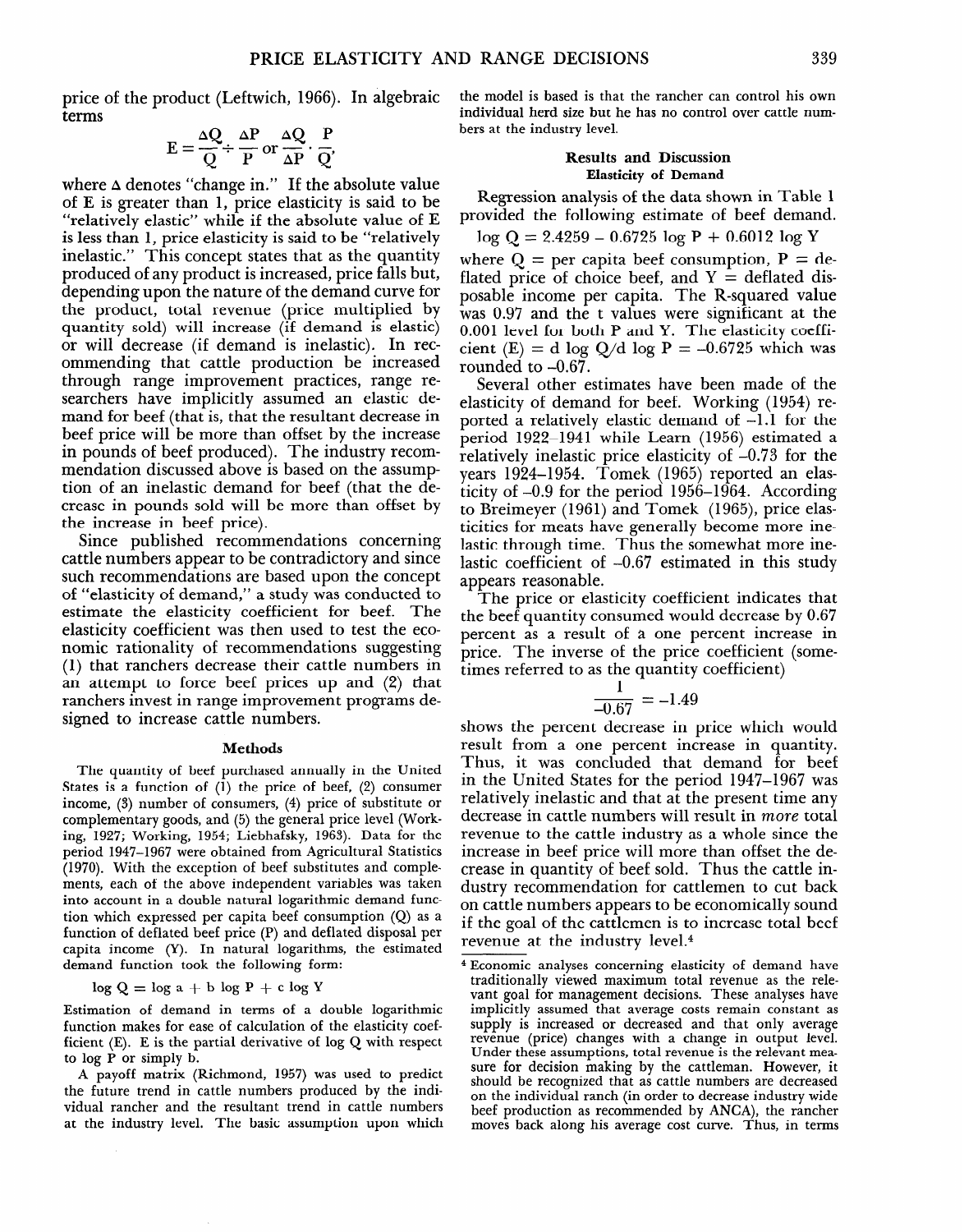Table 1. **Beef consumption per capita (lb.), price (\$ cwt., choice), income (\$ billions), and population.1** 

| Year | (1)<br>Beef<br>consumption | (2)<br>Beef<br>price | (3)<br>Consumer<br>price index<br>$1957 - 59 = 100$ | (4)<br>Disposable<br>personal<br>income | (5)<br>Population<br>(000, 000) | (6)<br>Disposable<br>income $(\frac{1}{2})$ /<br>capita<br>$(4) \div (5)$ | (7)<br>Deflated<br>price of<br>$\text{beef } (\text{\$})$<br>$(2) \div (3)$ | $^{(8)}_{\text{Deflated}}$<br>disposable<br>income $(\frac{2}{3})$ /<br>capita<br>$(6) \div (3)$ |
|------|----------------------------|----------------------|-----------------------------------------------------|-----------------------------------------|---------------------------------|---------------------------------------------------------------------------|-----------------------------------------------------------------------------|--------------------------------------------------------------------------------------------------|
| 1947 | 69.6                       | 42.42                | 77.8                                                | 170.1                                   | 143.5                           | 1185                                                                      | 54.52                                                                       | 1523                                                                                             |
| 1948 | 63.1                       | 50.24                | 83.8                                                | 189.3                                   | 146.1                           | 1296                                                                      | 59.95                                                                       | 1547                                                                                             |
| 1949 | 63.9                       | 42.48                | 83.0                                                | 188.6                                   | 148.6                           | 1270                                                                      | 51.18                                                                       | 1530                                                                                             |
| 1950 | 63.4                       | 46.52                | 83.8                                                | 206.9                                   | 151.1                           | 1369                                                                      | 55.51                                                                       | 1634                                                                                             |
| 1951 | 56.1                       | 56.30                | 90.5                                                | 226.6                                   | 153.7                           | 1474                                                                      | 62.21                                                                       | 1629                                                                                             |
| 1952 | 62.2                       | 53.21                | 92.5                                                | 238.3                                   | 156.4                           | 1523                                                                      | 57.52                                                                       | 1646                                                                                             |
| 1953 | 77.6                       | 39.98                | 93.2                                                | 252.6                                   | 159.0                           | 1589                                                                      | 42.90                                                                       | 1705                                                                                             |
| 1954 | 80.1                       | 40.10                | 93.6                                                | 257.4                                   | 161.8                           | 1591                                                                      | 42.84                                                                       | 1700                                                                                             |
| 1955 | 82.0                       | 39.24                | 93.3                                                | 275.3                                   | 164.6                           | 1672                                                                      | 42.06                                                                       | 1792                                                                                             |
| 1956 | 85.4                       | 37.89                | 94.7                                                | 293.2                                   | 167.5                           | 1750                                                                      | 40.01                                                                       | 1848                                                                                             |
| 1957 | 84.6                       | 39.38                | 98.0                                                | 308.5                                   | 170.5                           | 1809                                                                      | 40.18                                                                       | 1846                                                                                             |
| 1958 | 80.5                       | 45.04                | 100.7                                               | 318.8                                   | 173.4                           | 1839                                                                      | 44.73                                                                       | 1826                                                                                             |
| 1959 | 81.4                       | 45.04                | 101.5                                               | 337.3                                   | 176.6                           | 1910                                                                      | 44.57                                                                       | 1882                                                                                             |
| 1960 | 85.2                       | 43.98                | 103.1                                               | 350.0                                   | 180.0                           | 1944                                                                      | 42.66                                                                       | 1886                                                                                             |
| 1961 | 88.0                       | 41.14                | 104.2                                               | 364.4                                   | 183.0                           | 1991                                                                      | 39.48                                                                       | 1911                                                                                             |
| 1962 | 89.1                       | 44.84                | 105.4                                               | 385.3                                   | 186.0                           | 2071                                                                      | 42.54                                                                       | 1965                                                                                             |
| 1963 | 94.6                       | 40.83                | 106.7                                               | 404.6                                   | 188.7                           | 2144                                                                      | 38.27                                                                       | 2009                                                                                             |
| 1964 | 100.1                      | 39.48                | 108.1                                               | 436.6                                   | 191.5                           | 2280                                                                      | 36.52                                                                       | 2109                                                                                             |
| 1965 | 99.6                       | 42.61                | 109.9                                               | 469.1                                   | 194.0                           | 2418                                                                      | 38.77                                                                       | 2200                                                                                             |
| 1966 | 103.8                      | 43.04                | 113.1                                               | 505.3                                   | 196.3                           | 2574                                                                      | 38.67                                                                       | 2276                                                                                             |
| 1967 | 106.2                      | 43.37                | 116.3                                               | 546.5                                   | 198.6                           | 2752                                                                      | 37.29                                                                       | 2366                                                                                             |

**1 Agricultural Statistics, 1970.** 

The estimated elasticity of demand of  $-0.67$  is of the magnitude for beef prices to increase in the event of a decrease in cattle numbers.

But is it likely that cattle numbers will actually be decreased in the future? A payoff matrix will be used to answer this question (Table 2). The payoff matrix model is composed of three possible trends in industry cattle numbers and three possible courses of action by the individual rancher. The three trends in cattle numbers at the industry level are:

Beef cattle numbers decrease by one percent.

Beef cattle numbers remain the same.

Beef cattle numbers increase by one percent.

These trends are on an industry wide basis and represent the total result of the actions of all individual ranchers. The individual rancher has no control over total beef cattle numbers. He operates in a purely competitive market in which his production is an insignificant portion of the total beef supply and he cannot influence beef price. He can sell all the beef he produces at the going price

Future Trend in Cattle Numbers set in the industry wide market. The individual rancher does, however, control his own individual herd size. For illustrative purposes, it is assumed that the rancher can choose from among the following three courses of action:

Reduce his cattle numbers by one percent.

Leave his cattle numbers unchanged.

Increase his cattle numbers by one percent.

The outcomes shown in the matrix of Table 2 are in terms of the change in total revenue of the individual rancher. For instance, if beef cattle numbers decrease by one percent at the industry level and the rancher chooses to cooperate with the industry trend and decrease the size of his herd by one percent, his total revenue will increase by 0.48 percent.<sup>5</sup>

The final step in the use of the payoff matrix model is to choose the correct course of action for the rancher to follow, given the outcomes in Table 2 and the rancher's goal of maximum total revenue. Several formal criteria have been developed for making correct choices from among various courses of action (Spencer, 1968). However, even without

**of net revenue, the individual rancher may be better off or worse off after his total revenue has been increased due to the increase in beef price. The final effect on the net revenue of the individual cattleman depends upon (1) his original position on his average cost curve and (2) the shape of his average cost curve (whether relatively flat or steeply falling and rising).** 

**<sup>5</sup> Given our elasticity coefficient of -0.67 and the resultant quantity coefficient of -1.49, a one percent decrease in beef quantity will cause price to increase by 1.49 percent.**  The increased beef price when multiplied times the de**creased beef quantity gives a total revenue of: 101.49 x 99 = 100.48 or an increase in total revenue of 0.48 percent.**